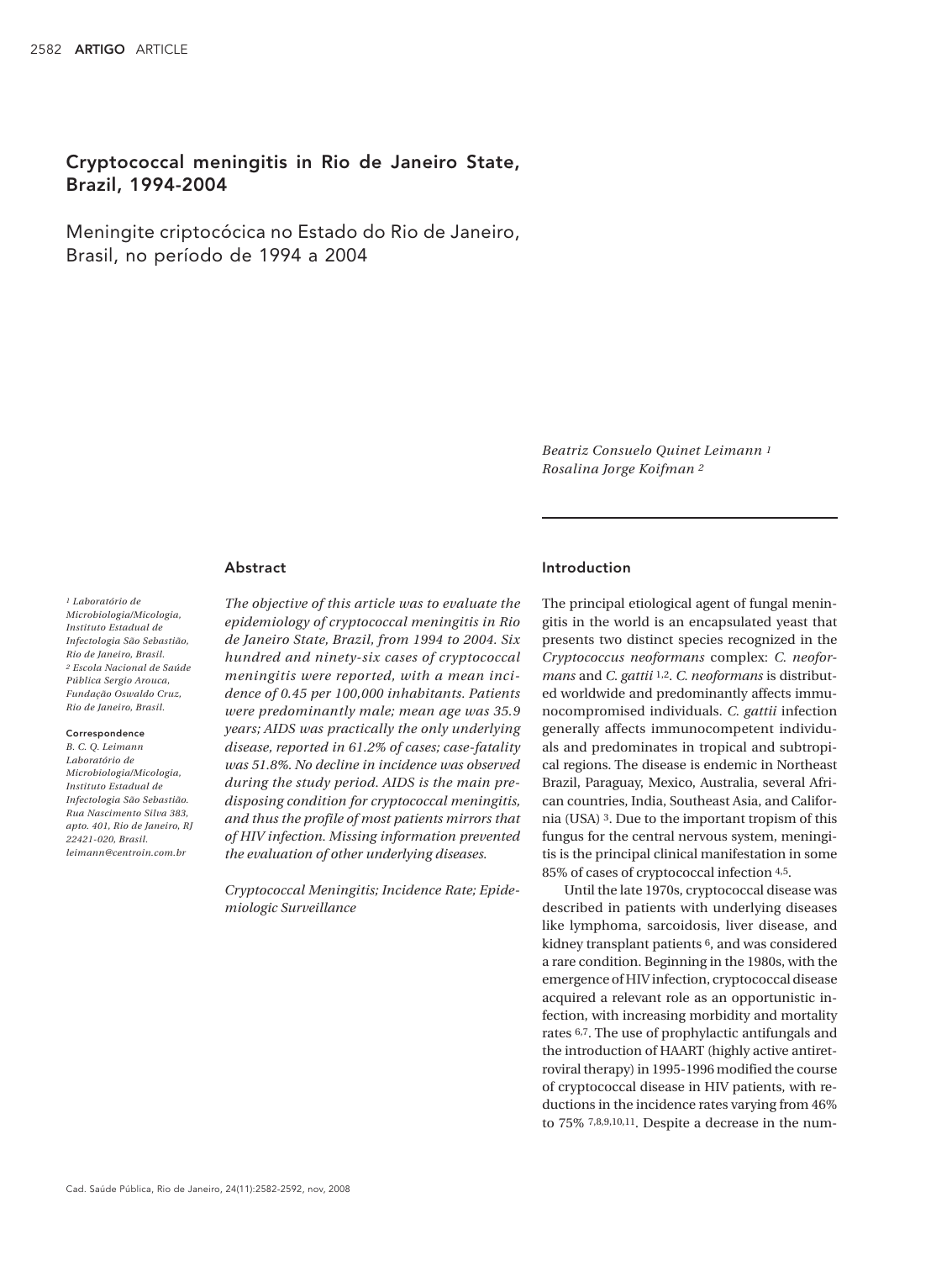ber of AIDS cases, HIV is still the principal risk factor for cryptococcosis. According to data from the Centers for Disease Control and Prevention (CDC), 85% of cryptococcosis cases in the United State occurred in HIV patients 12, while in France, Chrétien et al. 13 report 80%. An estimated 5% to 10% of HIV patients have cryptococcosis as their AIDS-defining disease 14.

In addition to HIV infection, the principal predisposing conditions for cryptococcal disease are those that also involve cellular immunodeficiency, like treatment for hematological cancer, the use of immune suppressors in transplant patients, and prolonged corticosteroid therapy 5,15. Other conditions not related directly to cellular immunity, like diabetes, alcoholism, and sarcoidosis, are also defined as risk factors for cryptococcosis 16.

In Brazil, Almeida & Lacaz 7 reported the first case of cryptococcosis in 1941. Oliveira-Netto et al. 4, in a retrospective study of 302 cases of cryptococcosis published in the Brazilian literature from 1941 to 1992, reported that 179 (59.3%) had occurred in the last 10 years. In 72% of the 153 patients with some diagnosed predisposing condition, the latter was AIDS. As elsewhere in the world, in Brazil the introduction of HAART in 1995-1996 and the use of prophylactic antifungals led to an important decrease in cryptococcosis incidence 7,9.

There are few data on the epidemiology of cryptococcosis in the various States of Brazil. The published articles refer to single hospital-based studies that are complete 17,18 but do not reflect the profile of the disease in the general population.

In the State of Rio de Janeiro, Brazil, the available studies on cryptococcal meningitis were published in 1984 19 and 1994 20, and there is still no information on incidence temporal trends in the State or repercussions from the introduction of HAART for AIDS patients or as a result of the increase in the number of transplants.

The objective of the current study was to determine the epidemiological profile of cryptococcal meningitis in the State of Rio de Janeiro from 1994 to 2004.

# Material and methods

This was a descriptive exploratory study on the incidence of cryptococcal meningitis in the State of Rio de Janeiro from 1994 to 2004. Data on cryptococcal meningitis in the State are available in two databases: the Advisory Board on Meningitis, a division of the Epidemiological Surveillance Center of the Rio de Janeiro State Health Depart-

ment, and in the Information System on Notifiable Diseases (SINAN). Both databases are fed by information from the "individual meningitis investigation form". This data collection instrument does not have a field with a specific code for cryptococcal meningitis, and the latter is recorded as open information in the field "meningitis of another etiology". Considering that the database of the Advisory Board on Meningitis covers a longer time period, we chose to use it as the data source.

The Advisory Board on Meningitis receives notifications of all meningitis cases from the Municipal Health Departments and directly from the Epidemiological Surveillance Unit of the São Sebastião State Institute of Infectology (IEISS), which is the referral center for meningitis diagnosis in the State. Cases reported by the IEISS include both patients treated at the Institute itself and those whose cerebrospinal fluid (CSF) samples are collected at other units and analyzed at the IEISS laboratory.

The criterion adopted in this study for definition of an incident case was the first notification with diagnostic confirmation of cryptococcal meningitis present in the database during the period. Subsequent diagnoses for the same individual during the study were considered as relapse of cryptococcal meningitis.

The study variables were: age, gender, municipality (county) of residence, residential zone (rural versus urban), preexisting diseases, type of diagnostic confirmation (direct India ink test, CSF culture of *Cryptococcus* sp. or latex agglutination, clinical, therapeutic challenge, autopsy, death certificate), and type of evolution (categorized as discharge, death, or death from another cause). In relation to age, individuals under 20 years were stratified in two strata: 0-12 and 13-19 years. The first age bracket included children up to 12 years of age, in accordance with the national 21,22 and international literature 23. To complement the information on preexisting diseases, AIDS notification data were accessed in the SINAN STD/AIDS database. Due to the high missing information rate, the race/color variable was not analyzed.

Excel and Access (Microsoft Corp., USA) and SPSS (SPSS Inc., Chicago, USA) were used for the data analysis. The proportions were compared using the chi-square test, means using the Student's t test, and temporal trends using simple linear regression. Significance level was set at 5%.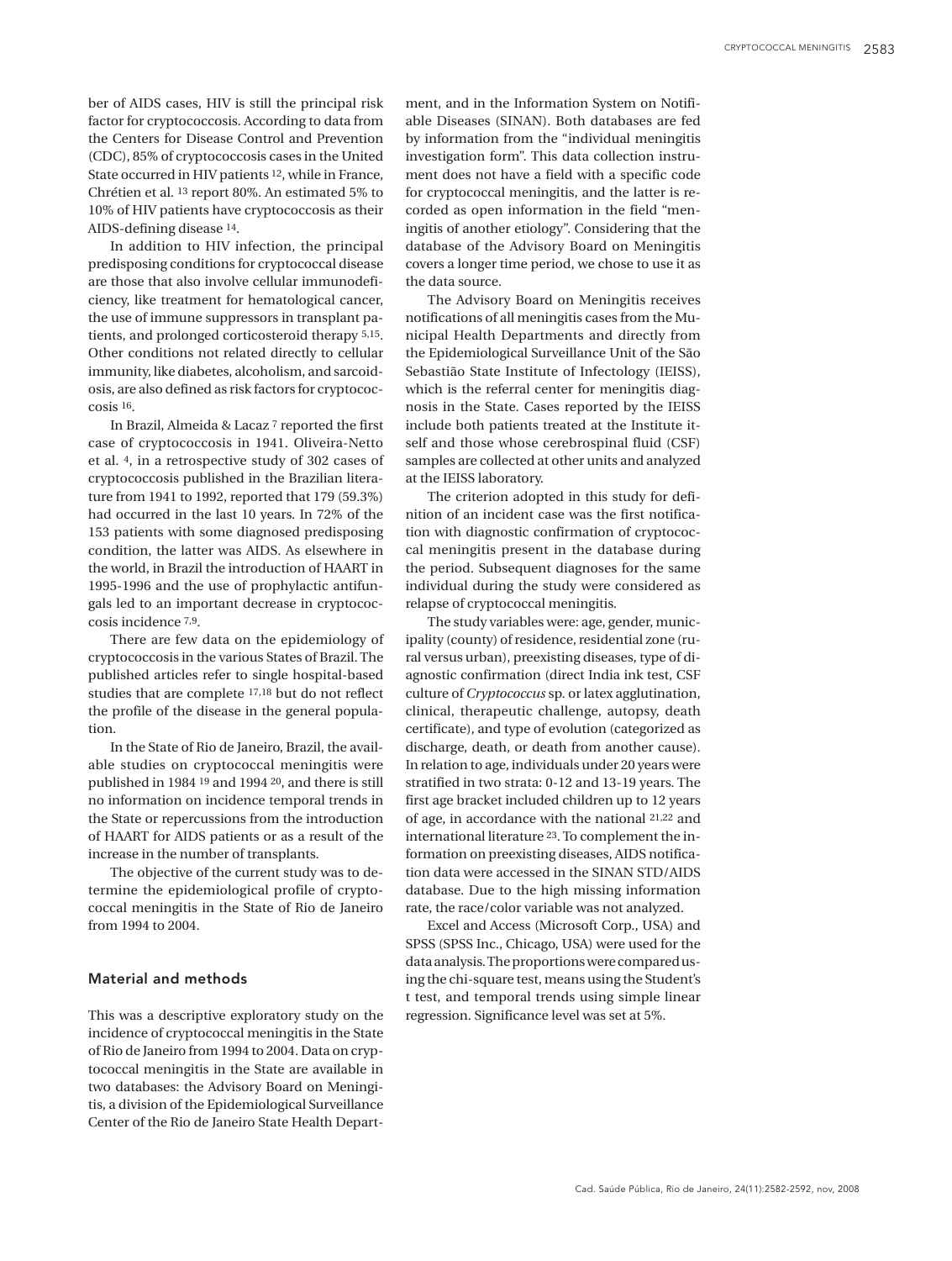# Results

In the State of Rio de Janeiro, according to the cases reported to the Advisory Board on Meningitis from 1994 to 2004, 696 new cases of cryptococcal meningitis were recorded, representing a mean annual incidence rate of 0.45 cases per 100 thousand inhabitants, varying from 0.30 in 1994 to 0.58 per 100 thousand inhabitants in 2003 (Table 1). Gender distribution showed a predominance of males during the study period (male/female ratio: 2.6), with values ranging from 62.3% in 2000 (male/female ratio: 1.6) to 82.4% in 1995 (male/ female ratio: 4.0) (Table 1). Place of residence was urban in 98.9% of cases.

Incidence rates according to municipality of residence are shown in the map in Figure 1. Ninety-five percent of cases (656) were observed in the Metropolitan meso-region, with 92.9% of these in the Rio de Janeiro micro-region. Of the 13 municipalities with reported cases, from the total of 16 in the micro-region, the municipality or city of Rio de Janeiro contributed with more than half (59.9%) of the total of 696 cases in the State, followed by Duque de Caxias with 40 cases (7.1%), Niterói with 42 (6.1%), São Gonçalo with 33 (4.8%), São João de Meriti with 31 (4.5%), and Nova Iguaçu with 29 (4.2%). Each of the other municipalities had fewer than 2.5% of the cases. Cases were distributed homogeneously over the months of the year during the study period.

The most frequent diagnostic confirmation for the study period as a whole was culture (42.8%), followed by direct India ink test (26.3%) and latex agglutination (23.7%). Death certificate

was the criterion in 6.6% of cases, autopsy in 0.4%, and therapeutic challenge in 0.1%. Beginning in 2001, there was an upward trend in the proportion of diagnoses by India ink test and by latex agglutination, and beginning in 2003, latex agglutination became the principal confirmatory criterion.

The entire sample of cases showed a mean age of 35.9 years and median of 35 years. There was no significant difference in mean age between genders (males: 36.06; females: 35.48; p = 0.58). Age ranged from 4 months to 92 years. Age was unknown in four cases. Except for one 89-year-old patient and two 92-year-olds, the maximum age for both genders was 70. Among individuals under 12 years, three were less than a year old (four, six, and eight months), while the others varied from 2 to 11 years, with a mean and median of 6 years. Age distribution remained homogeneous throughout the period.

Analysis of case distribution by age strata according to gender showed that for both males and females, the largest number of cases was in the 30-39-year bracket, with 41% of the male cases and 28.4% of the females. However, when considering the incidence rate per 100 thousand inhabitants, in males the highest rate (1.74) was in this same age bracket (30-39 years), while among females the highest rate (0.45) was in the 40-49 year bracket. In the age brackets up to 19 years, the incidence rates were similar (0.06 in females and 0.07 in males). In females, the incidence rate in the over-60 bracket was as low as in the brackets up to 19 years (0.07) (Table 2).

#### Table 1

| Year      | <b>Females</b> |      |      |     | <b>Males</b> | Total |     |      |
|-----------|----------------|------|------|-----|--------------|-------|-----|------|
|           | n              | %    | Rate | n   | %            | Rate  | n   | Rate |
| 1994      | 13             | 32.5 | 0.19 | 27  | 67.5         | 0.42  | 40  | 0.30 |
| 1995      | 12             | 17.6 | 0.17 | 56  | 82.4         | 0.87  | 68  | 0.51 |
| 1996      | 17             | 27.4 | 0.24 | 45  | 72.6         | 0.70  | 62  | 0.46 |
| 1997      | 14             | 20.6 | 0.20 | 54  | 79.4         | 0.83  | 68  | 0.50 |
| 1998      | 12             | 27.3 | 0.17 | 32  | 72.7         | 0.49  | 44  | 0.32 |
| 1999      | 15             | 23.1 | 0.21 | 50  | 76.9         | 0.75  | 65  | 0.47 |
| 2000      | 23             | 37.7 | 0.31 | 38  | 62.3         | 0.55  | 61  | 0.42 |
| 2001      | 25             | 31.6 | 0.33 | 54  | 68.4         | 0.77  | 79  | 0.54 |
| 2002      | 16             | 28.1 | 0.21 | 41  | 71.9         | 0.58  | 57  | 0.39 |
| 2003      | 29             | 33.3 | 0.37 | 58  | 66.7         | 0.81  | 87  | 0.58 |
| 2004      | 14             | 21.5 | 0.18 | 51  | 78.5         | 0.71  | 65  | 0.43 |
| 1994-2004 | 190            | 27.3 | 0.24 | 506 | 72.7         | 0.68  | 696 | 0.45 |

Percentage distribution of cryptococcal meningitis cases by gender, and incidence rates (per 100,000 inhabitants) from 1994 to 2004.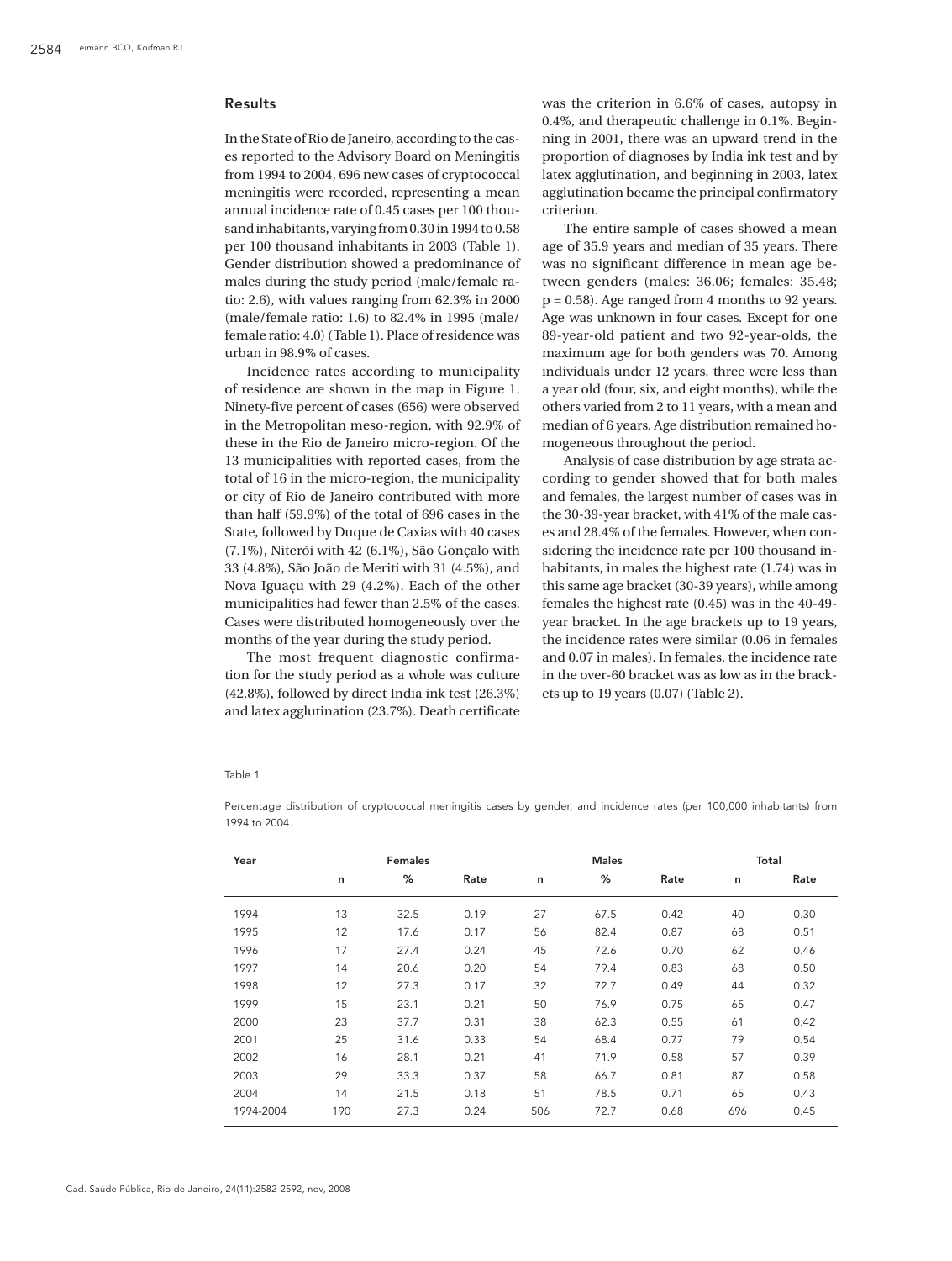Cryptococcal incidence rates (per 100,000 inhabitants) by meso-region, micro-region, and municipality in the State of Rio de Janeiro, Brazil, from 1994 to 2004.

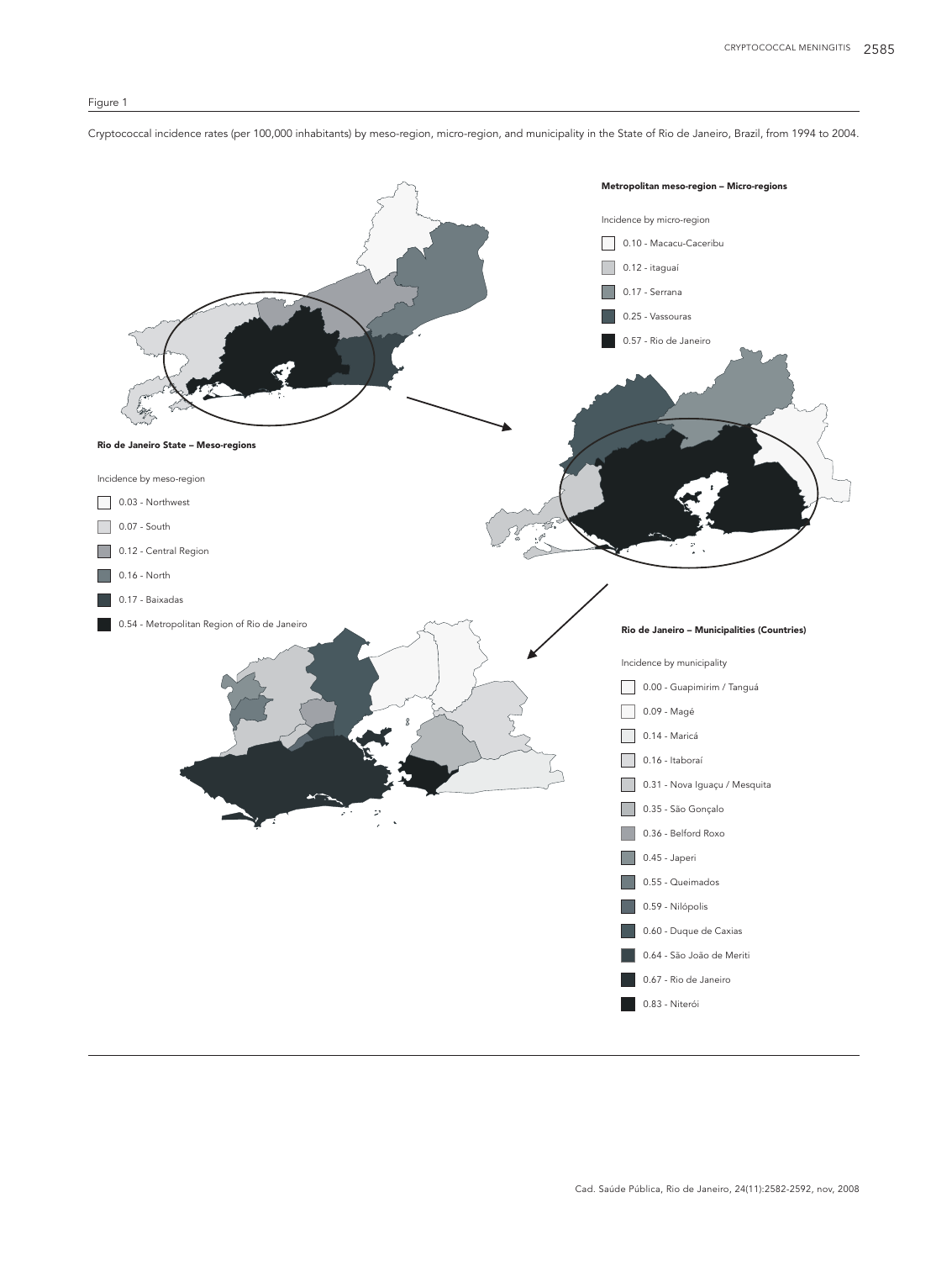#### Table 2

Distribution of cryptococcal meningitis cases and incidence rates (per 100,000 inhabitants) by gender for seven age strata from 1994 to 2004.

| Age       |     | <b>Females</b> |         |       | <b>Males</b> |         | Total |       |         |
|-----------|-----|----------------|---------|-------|--------------|---------|-------|-------|---------|
| bracket   |     | Cases          |         | Cases |              | Rate    | Cases |       | Rate    |
| (years)   | N   | %              |         | n     | %            |         | n     | %     |         |
| $0 - 12$  | 7   | 3.7            | $0.06*$ | 9     | 1.8          | $0.07*$ | 16    | 2.3   | $0.07*$ |
| $13 - 19$ | 9   | 4.7            |         | 11    | 2.2          |         | 20    | 2.9   |         |
| 20-29     | 48  | 25.3           | 0.36    | 110   | 21.9         | 0.87    | 158   | 22.8  | 0.61    |
| 30-39     | 54  | 28.4           | 0.41    | 206   | 41.0         | 1.74    | 260   | 37.6  | 1.05    |
| 40-49     | 46  | 24.2           | 0.45    | 117   | 23.3         | 1.29    | 163   | 23.6  | 0.85    |
| 50-59     | 20  | 10.5           | 0.30    | 32    | 6.4          | 0.55    | 52    | 7.5   | 0.42    |
| $\geq 60$ | 6   | 3.2            | 0.07    | 17    | 3.4          | 0.27    | 23    | 3.3   | 0.15    |
| Total     | 190 | 100.0          | 0.24    | 502   | 100.0        | 0.68    | 692   | 100.0 | 0.45    |

\* Rate for 0-19 years.

The high proportion of missing data jeopardized the analysis of preexisting diseases. Among the cases reported to the Advisory Board on Meningitis with a diagnosis of cryptococcal meningitis from 1994 to 2004, AIDS was the most frequent preexisting disease, present in 178 patients (25.6% overall and 98.3% for cases with information on preexisting disease). When the cryptococcal meningitis database was overlapped with the AIDS reporting data from the SINAN STD/ AIDS database, information on the variable AIDS as preexisting disease reached 426 cases, representing 99.3% of the cases with information on preexisting disease (61.2% of total patients). The percentage of missing information on preexisting disease remained high (35.8% in males and 45.3% in females). Except for one case of leukemia in the 30-39-year bracket and two cases of diabetes in the over-60 bracket, AIDS was the only preexisting disease recorded. The proportion of patients diagnosed with cryptococcal meningitis with AIDS as preexisting disease varied from 47.5% in 1994 to 72.7% in 1998.

Figure 2 shows the AIDS incidence rates (per 100 thousand inhabitants), according to *Boletim Epidemiológico AIDST* 24, and the cryptococcal meningitis incidence rates from 1994 to 2004. The incidence adjustment model for the period identified an upward trend in AIDS  $(p = 0.03)$  and stability in meningitis incidence  $(p = 0.98)$ .

The temporal relationship between meningitis diagnosis and AIDS notification showed concordance with the AIDS notification year for the two events in 59.7% of cases, while in 16.7% of the cases meningitis occurred in years prior to AIDS notification, varying from 1 to 4 years prior, while in 23.6% of cases meningitis occurred after AIDS notification, varying from 1 to 11 years later. In 12.5% of meningitis cases with AIDS (53 patients), information on the year of AIDS notification was missing.

Of the total of 666 patients with cryptococcal meningitis (95.7%) in which the outcome was known, 345 (51.8%) evolved to death from meningitis and 8 (1.2%) to death from another cause. Temporal trend analysis for cryptococcal meningitis case-fatality showed a downward trend during the period, without statistical significance  $(p = 0.42)$  (Figure 3).

Case-fatality was high in all age brackets, showing a progressive increase with age: 25% under 12 years, approximately 47% in the 13-29-year bracket, 54% in the 30-59-year bracket, and 68% in the over-60 group. Except for individuals up to 19 years and over 60, in which the small number of cases precludes evaluation, case-fatality was stable over the period.

Time elapsed between hospitalization and discharge or death varied from 1 to 229 days. Analysis of time of evolution showed that 13% of the deaths occurred on the first day of hospitalization and 58.7% during the first 14 days.

Only three percent of patients presented relapse  $(n = 21)$ . Time elapsed between hospital discharge and readmission due to relapse varied from 2 to 45 months, and 90% of cases with relapse had AIDS. The relapse rate among patients with AIDS was 4.4%.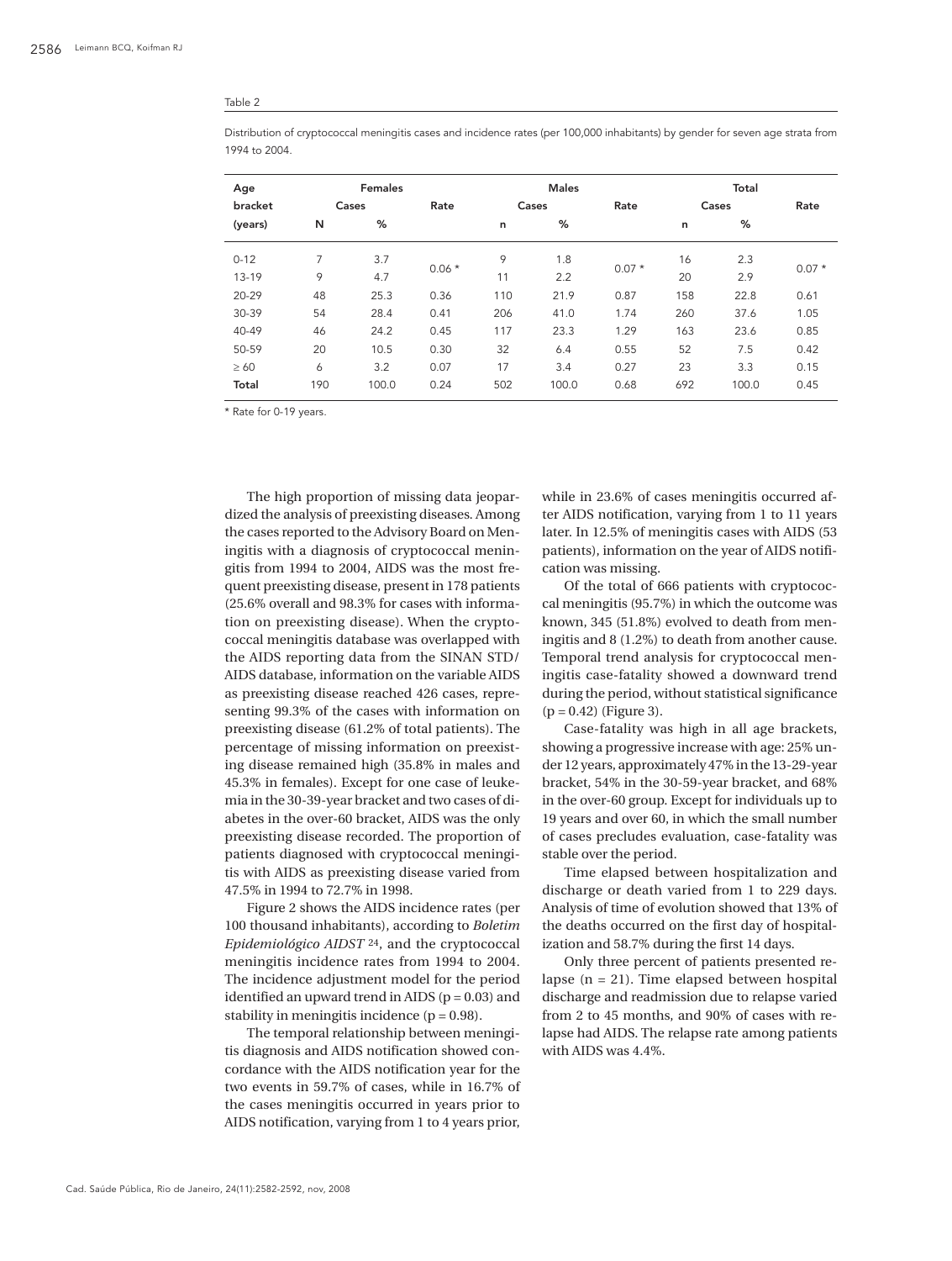

Incidence rates (per 100,000 inhabitants) for cryptococcal meningitis and AIDS.



# Figure 3

Cryptococcal meningitis case-fatality from 1994 to 2004.



# Discussion

In this study, which aimed to trace the profile of patients with cryptococcal meningitis in the State of Rio de Janeiro, we opted to use the database of the Rio de Janeiro State Advisory Board

on Meningitis, since it was more comprehensive than the SINAN database. SINAN only had data on cryptococcal meningitis starting in the year 2000, and from 2000 to 2004, it captured 82% of the cases reported to the Advisory Board on Meningitis 25.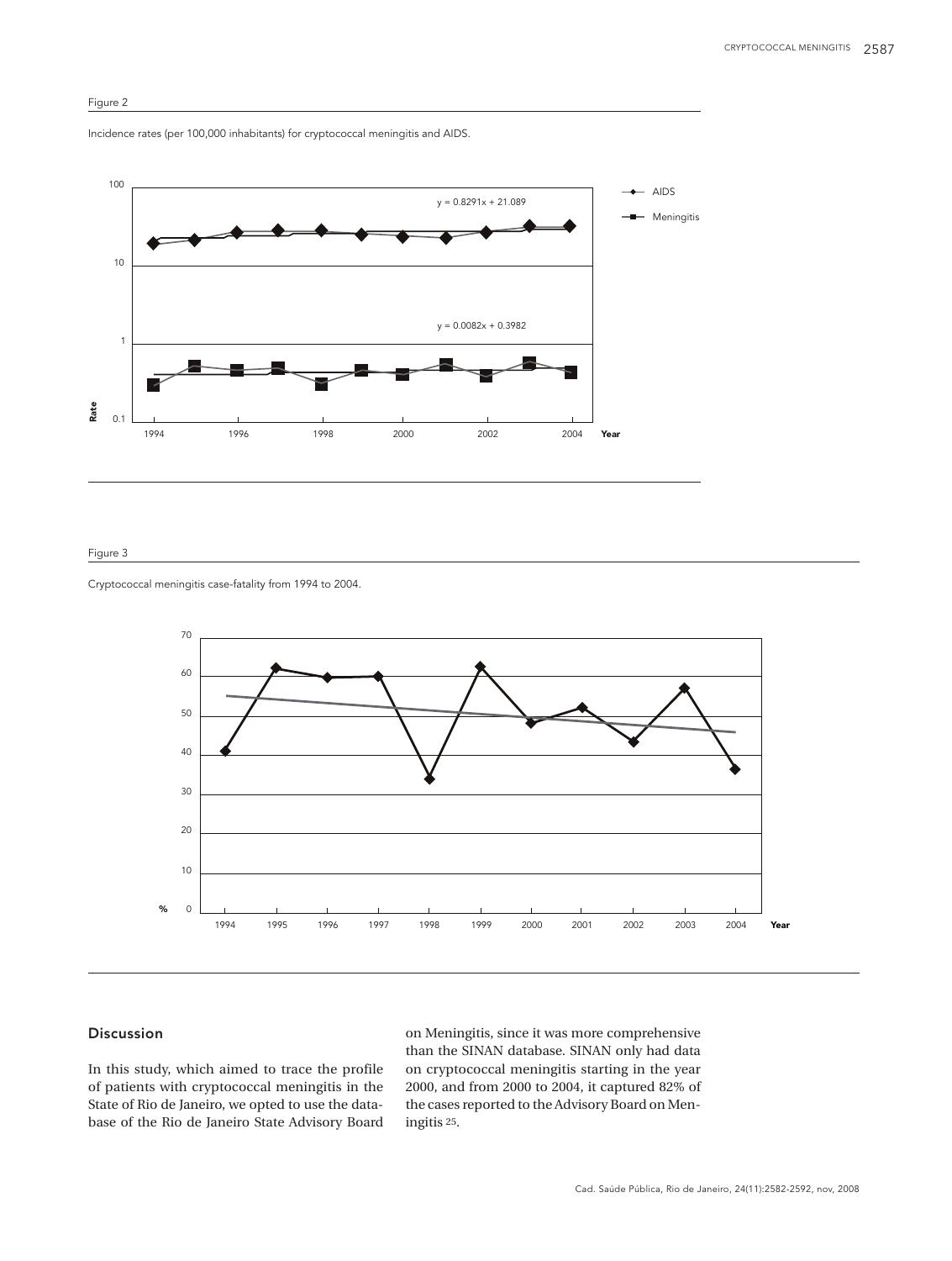Annual incidence rates in the State were consistent with CDC data that indicates that the annual cryptococcosis incidence rate varies from 0.4 to 1.3 cases per 100 thousand inhabitants. The municipalities with the most cases of cryptococcal meningitis recorded by the Advisory Board on Meningitis coincide with the ones that according to Ministry of Health data 26 showed the most reported AIDS cases during the study period. Considering that HIV infection is still the principal risk factor for cryptococcal disease, this concordance was expected.

Direct CSF microscopy with India ink is the most practical and economical diagnostic method for cryptococcal meningitis, with a sensitivity of 80% in patients with AIDS and 50% in HIV-negative patients 27. Culture is the gold standard 7, but the results are not immediate as are India ink or latex agglutination, since the colonies can only be observed after 48 to 72 hours. If the India ink test is negative and latex agglutination is not performed, this delay until identification of the etiological agent can lead to the meningitis case being classified as "unspecified etiology", in the absence of active surveillance. Sensitivity and specificity in the detection of capsular polysaccharide antigen by latex agglutination depend generally on the kit and vary from 93% to 100% and 93% to 98%, respectively 27. The increase in the use of latex agglutination as the confirmatory criterion appears to indicate a distortion in the completion of notification forms. Considering the high case-fatality, one can conclude that patients are already quite compromised by the time they reach the health services, and it is unlikely that they would not present a positive culture for *Cryptococcus*. What may be happening, we believe, is that since the result of latex agglutination is released sooner, it is recorded first on the notification form, without subsequently verifying the result of the culture, which is the gold standard and as such should always be prioritized. Chayakulkeeree & Perfect 27 use the term "isolated cryptococcal polysaccharidemia" to describe a condition observed in high-risk patients, i.e., extremely immunodepressed, that present a positive cryptococcal antigen titer without positive culture or important symptoms. They conclude that these patients would probably benefit from antifungal therapy to prevent or delay the development of cryptococcosis. However, this does not appear to be the profile of the patients in the Rio de Janeiro State health services, who generally seek (or rather, manage to obtain) treatment when they already display important symptoms.

Our study did not show a decrease in the absolute number of cryptococcal meningitis cases or in the incidence per 100 thousand inhabit-

ants over the period, as reported in the literature 8,28,29. The authors report that this reduction is due to a decline in incidence among HIV-positive patients, since the incidence among HIV-negative patients did not change during the period 8,27,28. Studies have shown that prophylactic antifungals and especially the advent of HAART have led to a 55% reduction in absolute cryptococcosis cases in the Netherlands 30, a 70% decrease in incidence in the general population in Atlanta 28, a 63% reduction in incidence in HIV-positive patients in San Francisco 10, and a 46% drop in HIV-positive individuals in France 8. Authors of the French study highlight that the decrease occurred mainly in the part of the population with regular access to the health system (Europeans), as opposed to a significant increase among patients with little access to the system (patients of African origin). They conclude that in the post-HAART era, lack of diagnosis and/or treatment of HIV infection is associated with increased risk of cryptococcosis. A study by Saraceni et al. 31 on AIDS mortality in Rio de Janeiro from 1995 to 2003 revealed deficient access to HIV diagnosis, impeding the early introduction of HAART, before the development of immune deficiency, as a basis for the occurrence of opportunistic infections. They highlight that patients frequently come to emergency services without knowledge of their HIV infection and already presenting opportunistic infections. In Brazil, data from the Emílio Ribas Institute in São Paulo showed a reduction in cryptococcal meningitis in AIDS patients, from 7.7% in 1995 to 3.1% in 2002 7. At the Evandro Chagas Clinical Research Institute, Oswaldo Cruz Foundation, in Rio de Janeiro, Pinto Jr. 32 observed a reduction (from 7.6% in 1987-1994 to 1.8% in 1999-2002) in the incidence of cryptococcal meningitis among AIDS patients. These data appear to indicate that in patients monitored by well-structured services, allowing early access to HAART, there can be an important reduction in cryptococcosis, at rates similar to those reported in the international literature. Our study showed 61.2% of cryptococcosis patients with HIV infection. However, despite the harmonization with the SINAN STD/AIDS database, some patients may not have been identified due to limitations in the data cross-analysis and the existing underreporting in the STD/AIDS database itself 33. Thus, it was not possible to conduct a segmentation for AIDS, comparing it with non-AIDS, which would have allowed us to make inferences for each of these segments, including for the role of HAART.

In relation to other preexisting diseases, only three cases referred to other predisposing conditions for cryptococcal disease: leukemia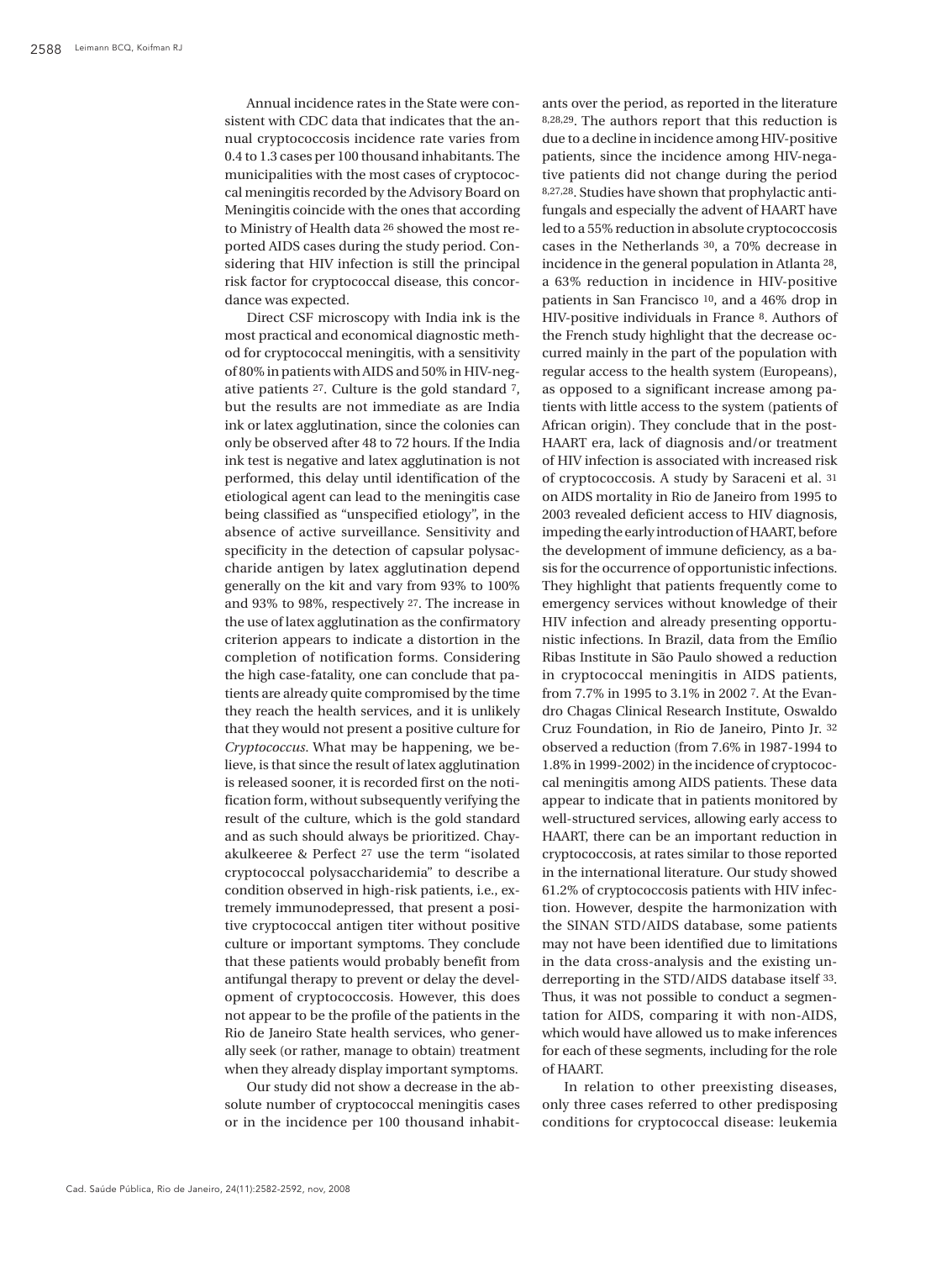(one) and diabetes (two). We believe that lack of investigation of preexisting diseases, as we verified in relation to AIDS, is responsible for this low number of patients with other predisposing conditions. The importance of other conditions has increased in the last 10 to 15 years 5, especially in developed countries where there has been extensive development in the field of transplants and immune-manipulating therapies 27. The international literature reports percentages as high as 74.6% 8 or 82% 28 for the presence of underlying conditions like diabetes or cancer in patients without HIV infection. In Brazil, different authors highlight the relevance of predisposing conditions for the development of cryptococcal meningitis. Livramento et al. 34, for the period from 1984 to 1992, observed some predisposing condition in 60% of cryptococcal meningitis patients without HIV infection, with renal transplant as the most frequent (73.3%), and Carvalho 17, for the period from 1980 to 2000, reported 78.3% of cases having predisposing conditions, mainly diabetes and cancer. The series by Rozenbaum & Gonçalves 20 in the State of Rio de Janeiro (1960 to 1989) showed 29.6% of cases with another predisposing condition among patients without AIDS, half of whom in use of immune suppressing drugs.

Predominance of male gender has been reported consistently in cryptococcal disease 35. In the early AIDS epidemic, the number of male cases of cryptococcosis reached eight times that of females, accompanying the HIV infection profile. In recent years, with the increase in AIDS among women, the distribution between the sexes is changing 5. Our study showed a male/female ratio of 2.6:1, close to the 2:1 ratio in the State of do Rio de Janeiro during the same period for AIDS, the principal risk factor for cryptococcosis. The fact that we did not observe a difference in the mean age between men and women, unlike reports from the literature, in which female cases are significantly younger 5,8, mirroring the age profile for HIV infection, could be explained by the persistent increase observed since 1998 in AIDS incidence among Brazilian women over 24 years of age 36.

In our study, 2.3% of patients were in the under-12-year bracket and 25% had AIDS as a known preexisting disease. In the series by Rozembaum & Gonçalves 20 from 1960 and 1989, 1.8% of the patients (3/171) were under 12 years of age, one of whom had AIDS. In pediatric patients with AIDS, Py et al. 22 in Rio de Janeiro observed 8.3% of cases of cryptococcal meningitis. In Brazil, cryptococcal meningitis in children has been well studied in the Northeast Region, where *C. gattii* is endemic. Thus, Martins 18 in 53 cases under 14 years of age, Corrêa et al. 21 in 19 cases under 13 years, and Cavalcanti 37 in 17 cases under 10 years and 27 from 11 to 20 years of age found no cases of AIDS and observed a significant predominance of isolation of *C. gattii*. According to the international literature, cryptococcosis is rare in childhood 1, and the proportion of cryptococcal disease among children with HIV is much lower than in adults 12. Abadi et al. 23 observed 1.4% prevalence of cryptococcal infection in American children with AIDS from 1985 to 1996. During this same period, data from studies in Europe and the United States reported 2.9% and 13.3% prevalence, respectively, in adults 11. Goldman et al. 38, with the objective of determining whether the low prevalence of cryptococcal disease in childhood is due to low exposure to *Cryptococcus,* analyzed serum samples from 185 children in the Bronx, New York City, and observed that for the majority, age at seroconversion was under ten years. Based on their results, they concluded that the low incidence of cryptococcosis in children with AIDS is not due to lack of exposure to the agent. Dromer et al. 8 reported 0.9% of patients younger than 15 years among 2,125 cases of cryptococcal infection from 1985 to 2001, 31% of whom were HIV-positive and 31% immunosuppressed. Chen et al. 1, from 1994 to 1998, observed 0.6% of children among 350 patients with cryptococcal infection. The high percentage of children with cryptococcosis in our study and also reported by Py et al. 22 as compared to the international literature could result from greater environmental pressure for exposure to both species of *Cryptococcus*, both in patients with HIV infection and in immunocompetent patients.

We did not observe a change in case-fatality from cryptococcal meningitis during the period studied. In Brazil, cryptococcosis case-fatality with or without underlying disease ranges from 45% to 65% 7,17,39. In the series by Rozembaum & Gonçalves 20 in Rio de Janeiro from 1960 to 1989, overall case-fatality in the sample was 52.3% (65.7% in AIDS patients, 38.6% in non-immune suppressed patients, and 36.8% in patients with other predisposing conditions). Case-fatality greater than 40% is close to that observed in African countries 11. For AIDS, the principal risk factor for cryptococcosis, a reduction in case-fatality was observed in the State of Rio de Janeiro beginning in 1997, shortly after the introduction of HAART, with subsequent stabilization beginning in 1999 36. Evidence suggests that combination antiretroviral treatment can also alter the evolution of AIDS-associated conditions, since this treatment partially recovers the patient's immune defenses 9.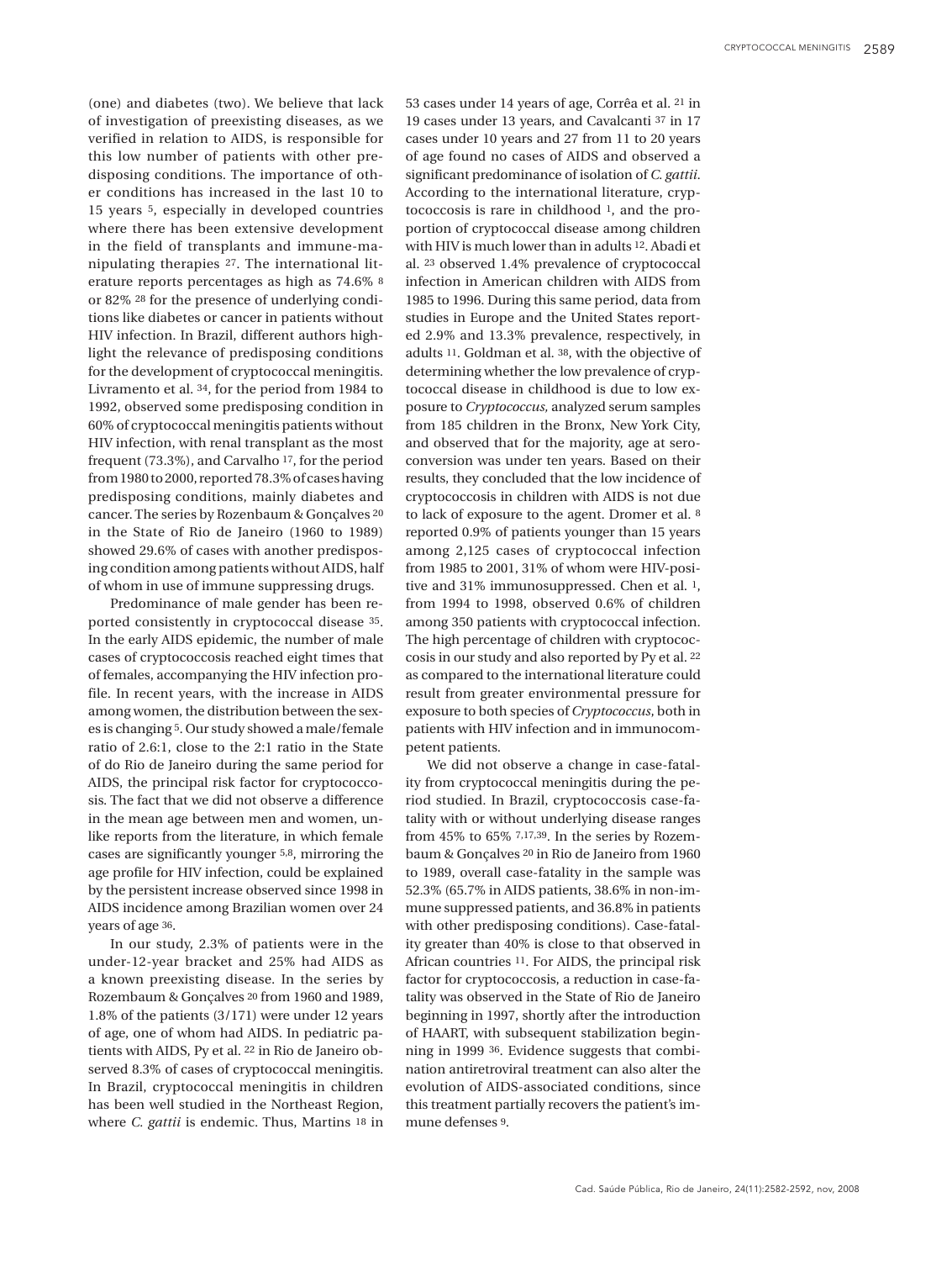We observed a low relapse rate, which may suggest the efficacy of adequate maintenance therapy, equaling international standards 40,41. However, considering the precarious state of health services, we cannot rule out the possibility that the surveillance system is failing to detect cases of relapse. According to Mamidi et al. 42, even after effective initial treatment, relapse occurs in 25% to 60% of HIV-infected patients with cryptococcal meningitis if a maintenance regimen is not implemented. This regimen, proposed by the Infectious Diseases Society of America, consists of the administration of an antifungal agent for one year in patients without HIV infection, and in those with AIDS, administration of an antifungal for at least two years and suspension if there is sustained immune recovery with HAART 27,43. With the introduction of maintenance therapy, the risk of relapse dropped to values ranging from 2% to 4% 39,40.

Two key aspects should be considered when analyzing the results of this study: underreporting of cases in the epidemiological surveillance system and the high number of patients with unknown preexisting disease. The underreporting of various diseases is well known in Brazil 33,36 and should always be taken into consideration. As for cryptococcal meningitis, an active search showed 24.4% of cases not recorded by the Advisory Board on Meningitis from 2000 to 2004 25. As for preexisting diseases, in conditions like cryptococcosis, in which the underlying diseases that affect cellular immunity play a central role, missing information hinders the identification of patients at risk and negatively affects risk factor assessment over time. The proportion we managed to detect of cryptococcal meningitis cases with HIV (61.2%) is close to the 63% observed by Livramento et al. 34 in São Paulo from 1984 to 1992, but is lower than reported by Carvalho 17 in Ribeirão Preto from 1980 to 2000, where 73.1% of patients with cryptococcosis were HIV-positive. Missing information also prevents the evaluation of cryptococcosis incidence in immunocompetent patients.

The exploratory analysis of the database from the Advisory Board on Meningitis at the Rio de Janeiro State Health Department, although subject to the limitations discussed above, allowed an evaluation of the trends in cryptococcal meningitis in the State. The incidence adjustment model for the period identified stability in meningitis incidence. AIDS is still the greatest risk factor, and thus the profile for the majority of patients accompanies that of HIV-infected individuals. Meanwhile, missing information jeopardizes the evaluation of other preexisting diseases and cryptococcosis in immunocompetent individuals.

### Resumo

*Este artigo objetivou determinar o perfil epidemiológico da meningite criptocócica no Estado do Rio de Janeiro, Brasil, no período de 1994 a 2004. Um total de 696 casos novos foi registrado, representando uma taxa de incidência média anual de 0,45 casos por 100 mil habitantes. Houve predominância do sexo masculino, a média de idade foi de 35,9 anos, a AIDS foi praticamente a única enfermidade preexistente registrada, estando presente em 61,2% do total de pacientes, e a letalidade foi de 51,8%. No período estudado, a taxa de incidência manteve-se estável. A AIDS ainda é a principal condição predisponente e, assim, o perfil da maioria dos pacientes acompanha o daqueles infectados pelo HIV. A avaliação de outras doenças preexistentes ficou prejudicada pela falta de informação.*

*Meningite Criptocócica; Taxa de Incidência; Vigilância Epidemiológica*

### **Contributors**

B. C. Q. Leimann was responsible for the literature review, data analysis, and organization and writing of the article. R. J. Koifman contributed to the data analysis and organization and writing of the article.

### Acknowledgments

The authors wish to thank the Rio de Janeiro State Health Department for kindly providing access to the data.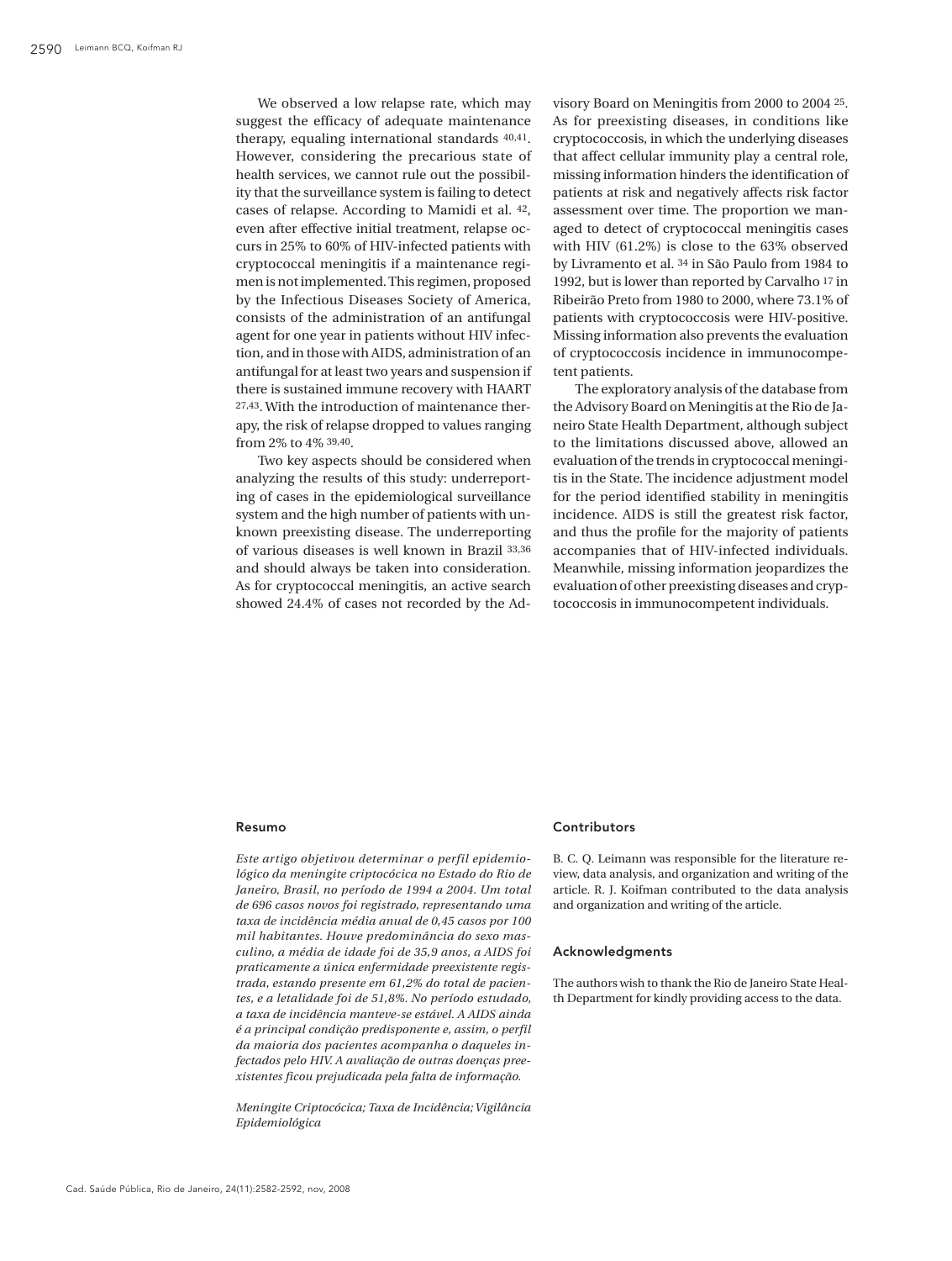## **References**

- 1. Chen S, Sorrell T, Nimmo G, Speed B, Currie B, Ellis D, et al. Epidemiology and host- and variety-dependent characteristics of infection due to *Cryptococcus neoformans* in Australia and New Zealand. Clin Infect Dis 2000; 31:499-508.
- 2. Kwon-Chung KJ, Varma A. Do major species concepts support one, two or more species within *Cryptococcus neoformans*? FEMS Yeast Res 2006; 6:574-87.
- 3. Nishikawa MM, Lazera MS, Barbosa GG, Trilles L, Balassiano BR, Macedo RCL, et al. Serotyping of 467 *Cryptococcus neoformans* isolates from clinical and environmental sources in Brazil: analysis of host and regional patterns. J Clin Microbiol 2003; 41:73-7.
- 4. Oliveira-Netto IC, Machado CC, Wagner MB, Severo LC. Meio século de criptococose no Brasil: revisão de 308 casos (1941-1992). Âmbito Hosp 1993; 7:5-16.
- 5. Tintelnot K, Lemmer K, Losert H, Schär G, Polak A. Follow-up of epidemiological data of cryptococcosis in Austria, Germany, and Switzerland with special focus on the characterization of clinical isolates. Mycoses 2004; 47:455-64.
- 6. Lacaz CS, Porto E, Martins JEC, Heins-Vaccari, Melo NT. Criptococose. In: Lacaz CS, Porto E, Martins JEC, Heins-Vaccari EM, Melo NT, organizadores. Tratado de micologia médica Lacaz. São Paulo: Editora Sarvier; 2002. p. 416.
- 7. Pappalardo MCSM, Melhem MSC. Cryptococcosis: a review of the Brazilian experience for the disease. Rev Inst Med Trop São Paulo 2003; 45:299-305.
- 8. Dromer F, Mathoulin-Péllissier S, Fontanet A, Ronin O, Dupont B, Lortholary O. Epidemiology of HIV-associated cryptococcosis in France (1985- 2001): comparison of the pre- and post-HAART era. AIDS 2004; 18:555-62.
- 9. Guimarães MDC. Estudo temporal das doenças associadas à AIDS no Brasil, 1980-1999. Cad Saúde Pública 2000; 16 Suppl 1:S21-36.
- 10. Manfredi R, Pieri F, Pileri AS. The changing face of AIDS related opportunism: cryptococcosis in the highly active antiretroviral therapy (HAART) era. Case reports and literature review. Mycopathologia 1999; 148:73-8.
- 11. Perfect JR, Casadevall A. Cryptococcosis. Infect Dis Clin North Am 2002; 16:837-74.
- 12. Division of Bacterial and Mycotic Diseases, Centers for Disease Control and Prevention. Cryptococcosis. http://www.cdc.gov/ncidod/dbmd/diseaseinfo/ cryptococcosis\_t.htm (accessed on Dec/2005).
- 13. Chrétien F, Lortholary O, Kansau I, Neuville S, Gray F, Dromer F. Pathogenesis of cerebral *Cryptococcus neoformans* infection after fungemia. J Infect Dis 2002; 186:522-30.
- 14. Fessler RD, Sobel J, Guyot L, Crane L, Vazquez J, Szuba J, et al. Management of elevated intracranial pressure in patients with Cryptococcal meningitis. J Acquir Immune Defic Syndr Hum Retrovirol 1998; 17:137-42.
- 15. Hamill RJ. Cryptococcosis. In: Tierney LM, McPhee SJ, Papadakis M, editors. Current medical diagnosis and treatment. 42nd Ed. New York: Lange Medical Books/MacGraw-Hill; 2003. p. 1487-8.
- 16. Hajjeh RA, Conn LA, Stephens DS, Baughman W, Hamill R, Graviss E, et al. Cryptococcosis: population-based multistate active surveillance and risk factors in human immunodeficiency virus-infected persons. Cryptococcal Active Surveillance Group. J Infect Dis 1999; 179:449-54.
- 17. Carvalho FS. Estudo comparativo da criptococose em pacientes aparentemente imunocompetentes, com SIDA ou com outras formas de imunodeficiência [Masters Thesis]. Ribeirão Preto: Faculdade de Medicina de Ribeirão Preto, Universidade de São Paulo; 2003.
- 18. Martins LMS. Epidemiologia da criptococose em crianças e diversidade da *Cryptococcus neoformans* no meio norte do Brasil [Masters Thesis]. Rio de Janeiro: Instituto Oswaldo Cruz, Fundação Oswaldo Cruz; 2003.
- 19. Gonçalves AJR, Lopes PFA, Pinto AMM, Lazera M, Menezes JA, Cunha RQ, et al. Criptococose: estudo de 27 casos observados no Hospital dos Servidores do Estado – INAMPS e no Hospital São Sebastião – Rio de Janeiro. J Bras Med 1984; 46:43-63.
- 20. Rozembaum R, Gonçalves AJ. Clinical epidemiological study of 171 cases of cryptococcosis. Clin Infect Dis 1994; 18:369-80.
- 21. Corrêa MPSC, Oliveira EC, Duarte RRBS, Pardal PPO, Oliveira FM, Severo LC. Criptococose em crianças no estado do Pará, Brasil. Rev Soc Bras Med Trop 1999; 32:505-8.
- 22. Py EA, Aloe M, Burlamaqui L, Guasti S, Monerat PJT. Relato de cinco casos de meningite criptocócica em crianças com a síndrome da imunodeficiência adquirida (AIDS). Arq Bras Pediatr 1997; 4:15-20.
- 23. Abadi J, Nachman S, Kressel AB. Cryptococcosis in children with AIDS. Clin Infect Dis 1999; 28:309-13.
- 24. Dados epidemiológicos AIDS. Tabela II. Taxa de incidência (por 100.000 hab.) de AIDS segundo UF de residência por ano de diagnóstico, Brasil, 1994- 2004. Boletim Epidemiológico AIDST 2005; Ano II, nº. 1. p. 25.
- 25. Leimann BCQ. Epidemiologia da meningite criptocócica no Estado do Rio de Janeiro no período de 1994 a 2004 [Masters Thesis]. Rio de Janeiro: Escola Nacional de Saúde Pública, Fundação Oswaldo Cruz; 2007.
- 26. Ministério da Saúde. Casos de AIDS identificados no Rio de Janeiro. http://www.aids.gov.br/cgi/tab cgi.exe?tabnet/RJ.def (accessed on Nov/2006).
- 27. Chayakulkeeree M, Perfect JR. Cryptococcosis. Infect Dis Clin North Am 2006; 20:507-44, v-vi.
- 28. Mirza SA, Phelan M, Rimland D, Graviss E, Hamill R, Brandt ME, et al. The changing epidemiology of cryptococcosis: an update from population-based active surveillance in 2 large metropolitan areas, 1992-2000. Clin Infect Dis 2003; 36:789-94.